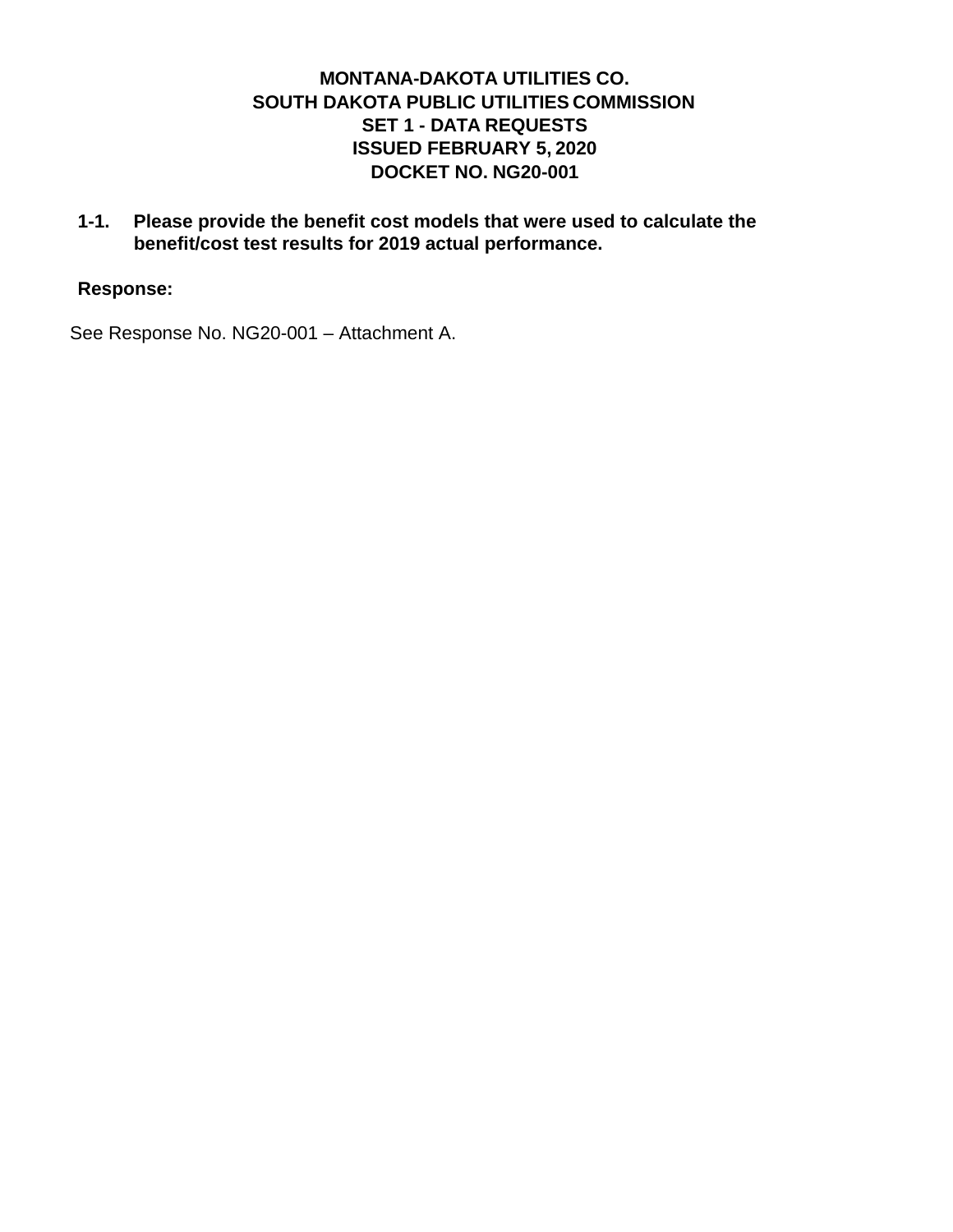# **MONTANA-DAKOTA UTILITIES CO. SOUTH DAKOTA PUBLIC UTILITIES COMMISSION SET 1 - DATA REQUESTS ISSUED FEBRUARY 5, 2020 DOCKET NO. NG20-001**

**1-2. If available, please provide the amount of each rebate awarded in 2019 and the associated energy savings calculated for each rebate.** 

### **Response:**

Response No. NG20-001 – 1-2 Attachment A.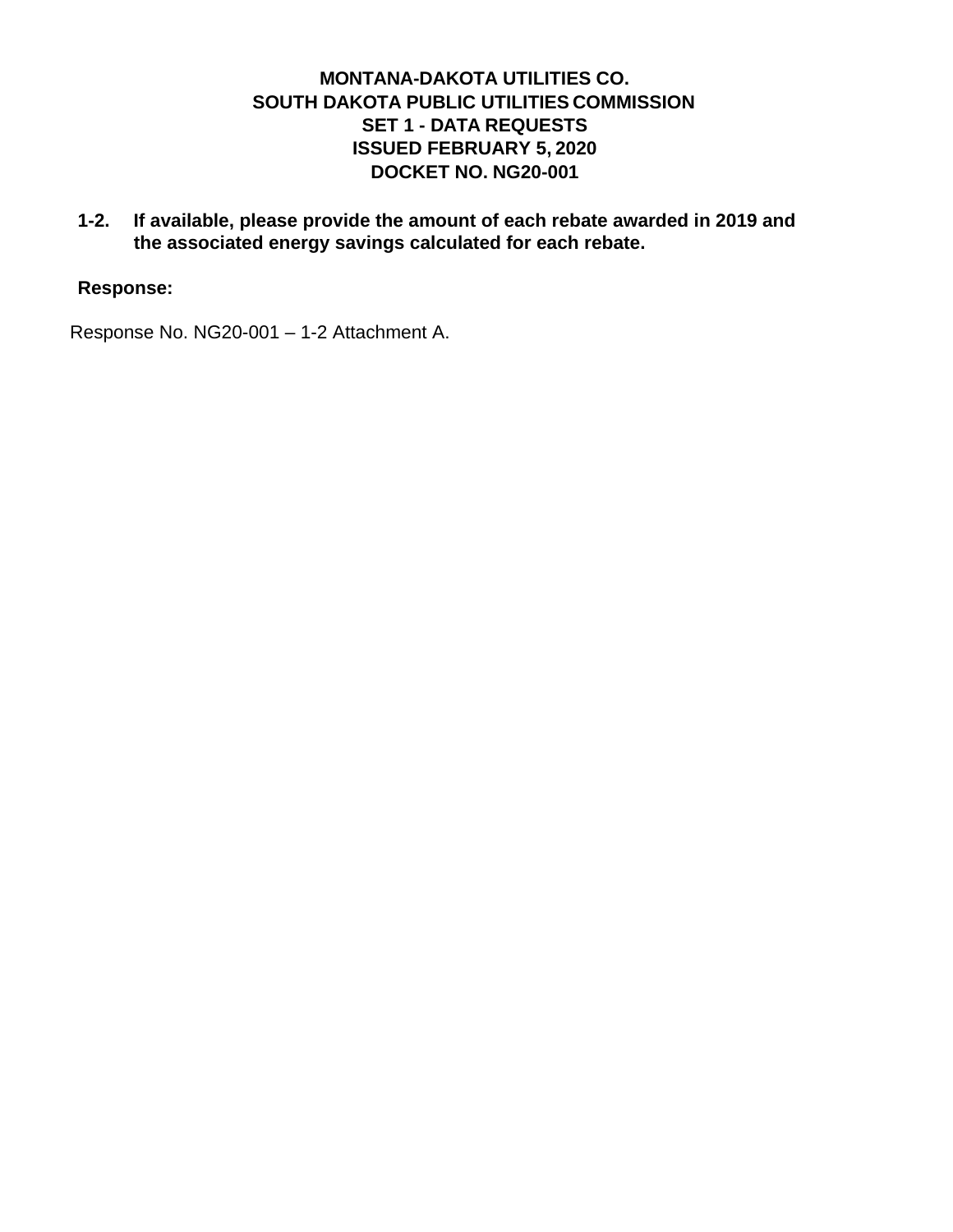# **MONTANA-DAKOTA UTILITIES CO. SOUTH DAKOTA PUBLIC UTILITIES COMMISSION SET 1 - DATA REQUESTS ISSUED FEBRUARY 5, 2020 DOCKET NO. NG20-001**

**1-3. For the Energy Audits recorded in 2019, how does the cost per audit compare between the cost shared audits and those that were not cost shared?** 

#### **Response:**

See Response No. NG20-001 – 1-3 – Attachment A.

Please note that during 2019, a bulk order of Weatherization Kits was purchased and expensed to the SD Energy Audit program. One kit is distributed to each participant of the Energy Audit program, so the cost of the kits is included in the cost per audit based on the number of kits used in this period.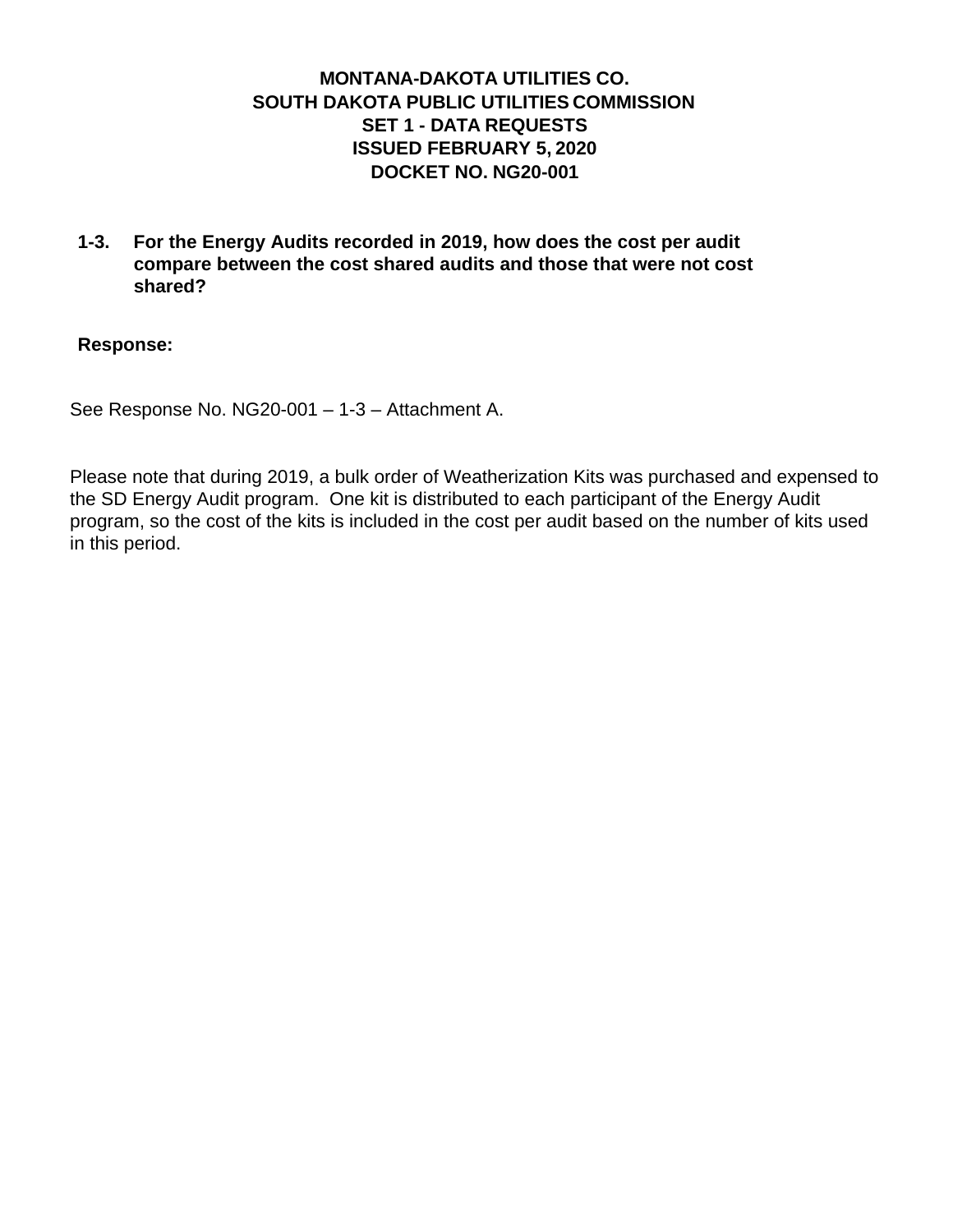**1-4. Please provide the calculations for the administrative cost allocations to South Dakota for 2019.** 

#### **Response:**

See Response No. NG20-001 - 1.4 Attachment.